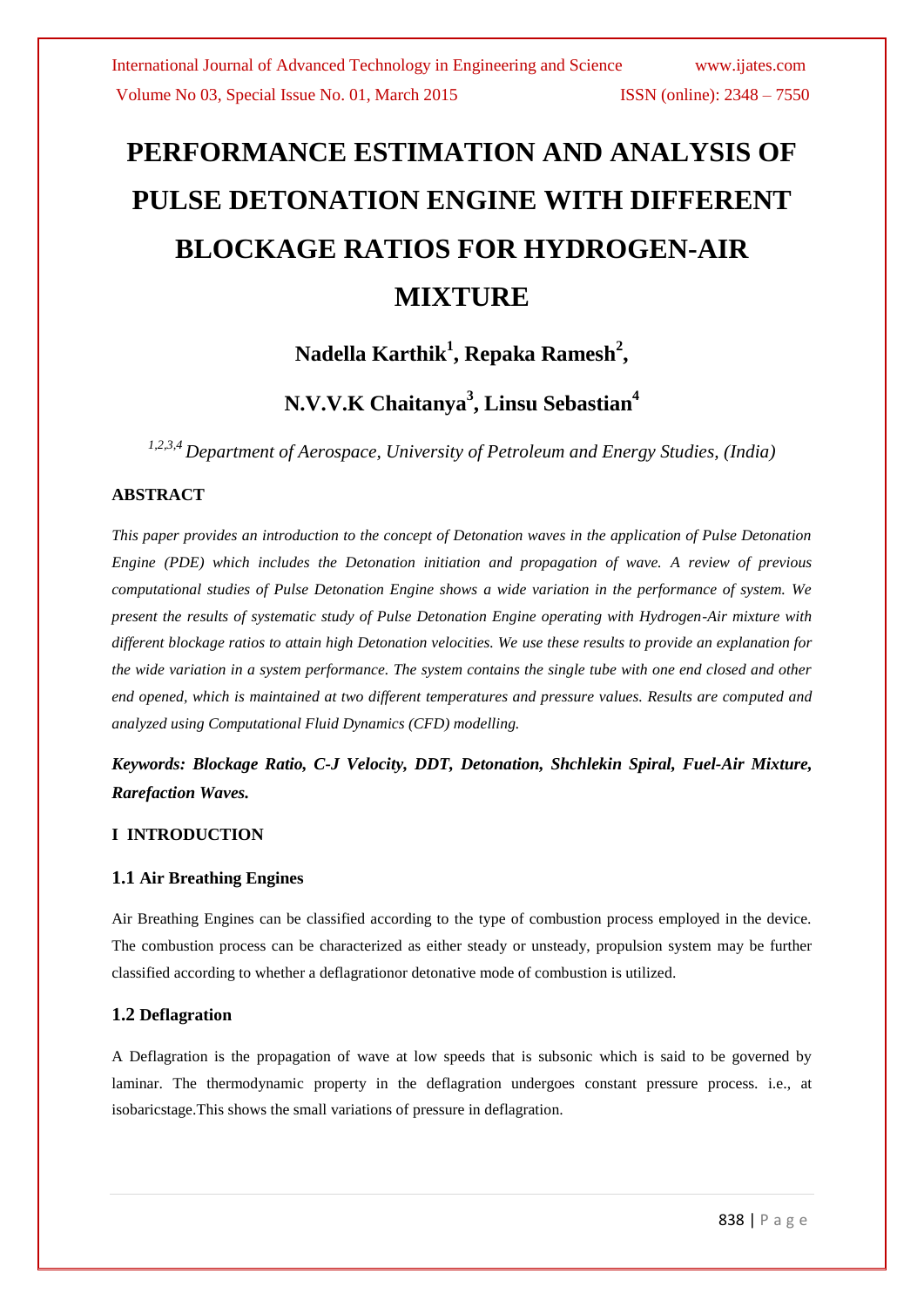#### **1.3 Detonation**

ADetonation is the propagation of wave at high speeds which consists of supersonic speeds with large pressure differences. And it operates at constant pressure cycle which is much more efficient at the constant pressure cycle. The material conversion rate is typically tens of thousands of times faster than any flame can lead to several advantages for propulsion such as more compact and efficient systems.

#### **1.4 Pulse Detonation Engine**

The pulse Detonation engine is a new idea propulsion system using repeating explosions to produce thrust or power.Pulse detonation engine typically consists of a sufficiently long tube which is filled with fresh fuel oxidizer mixtures and ignited by sufficiently strong energy source. Flame initiated by ignition must be in relatively shorten to accelerate the detonation velocity. So, the transition from deflagration to detonation must happen in relatively small distance.

Detonative combustion produces high pressure which is converted to thrust. PDE can operate in wide Mach number ranging from 0 to 4 with engine operating in the pulsed mode. So the thrust is varying in time and the detonation must be initiated each time. Pulse Detonation Engine is operating in the stoichiometric condition (due to necessity of fast initiation of detonation and frequencies relatively low). PDE system is more advantageous because of its less complexity and weight.



**Fig.1 Comparison between different values for Specific Impulse [1]**

#### **1.5 Pulse Detonation Engine Applications And Issues**

- PDE applications in rocket engines and missiles and UAV's.
- The flow in a pulse detonation engine is a challenging research problem because it involves compressible, chemically reactive flows in complex geometry configurations with moving boundaries.

#### **II RESEARCH REVIEW**

Lee et al [4] conducted a parametric study on blockage ratio, spacing between the obstacles and its length, they conducted the experiments with ethylene-air mixture. They found effective blockage ratio between 0.3 and 0.6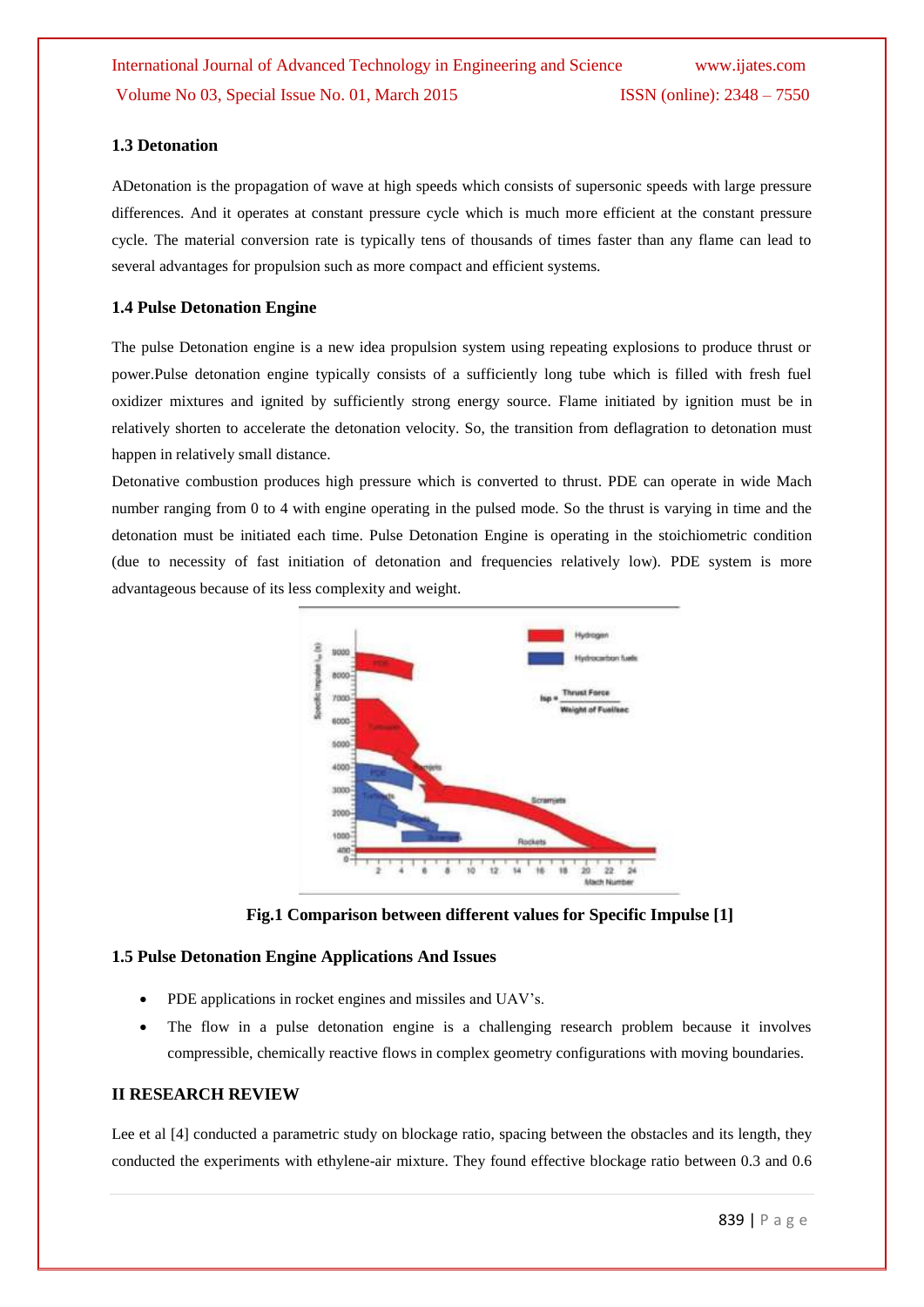to accelerate the flame relative to C-J speed. Lindstedt and Michels [5]found that the optimal blockage ratio is 0.44.

Cooper et al [6] shows the detonation transition time will be reduced by using the obstacles with the blockage ratio of 0.43 for propane and ethylene-oxygen-nitrogen mixtures. Eidelman and Yang [7] shows the parameters affecting the Detonationwith the parameter length of the tube. The performance was notaffectedas the detonation occurred within the tube. Desbordes [8] observed the transition analysis in the tube is due to the blockages.

#### **III PDE CYCLE OPERATION**



### **Fig.2 PDE Cycle Operation [2]**

#### **3.1 Detonable Mixture Fills Combustor**

Detonation tube consists of an open and closed end to start the detonation engine cycle. The fuel-air injection process can impact the net thrust generated by the engine, high combustor inlet Mach numbers decrease thrust performance because of the low static pressures generated in de-accelerating the combustor inlet flow when the wall closes. Low fuel-air injection Mach numbers will also degrade performance by increasing the time required to fill the chamber.

#### **3.2 Detonation Initiation at Closed End**

After the fuel-air mixture enters the chamber, a valve at the beginning of the combustion chamber is closed in preparation for detonation initiation. Detonation wave can be initiated through deposition of a large amount of energy at a given spatial location. The wall seals the combustion when the downstream fuel - air mixture is still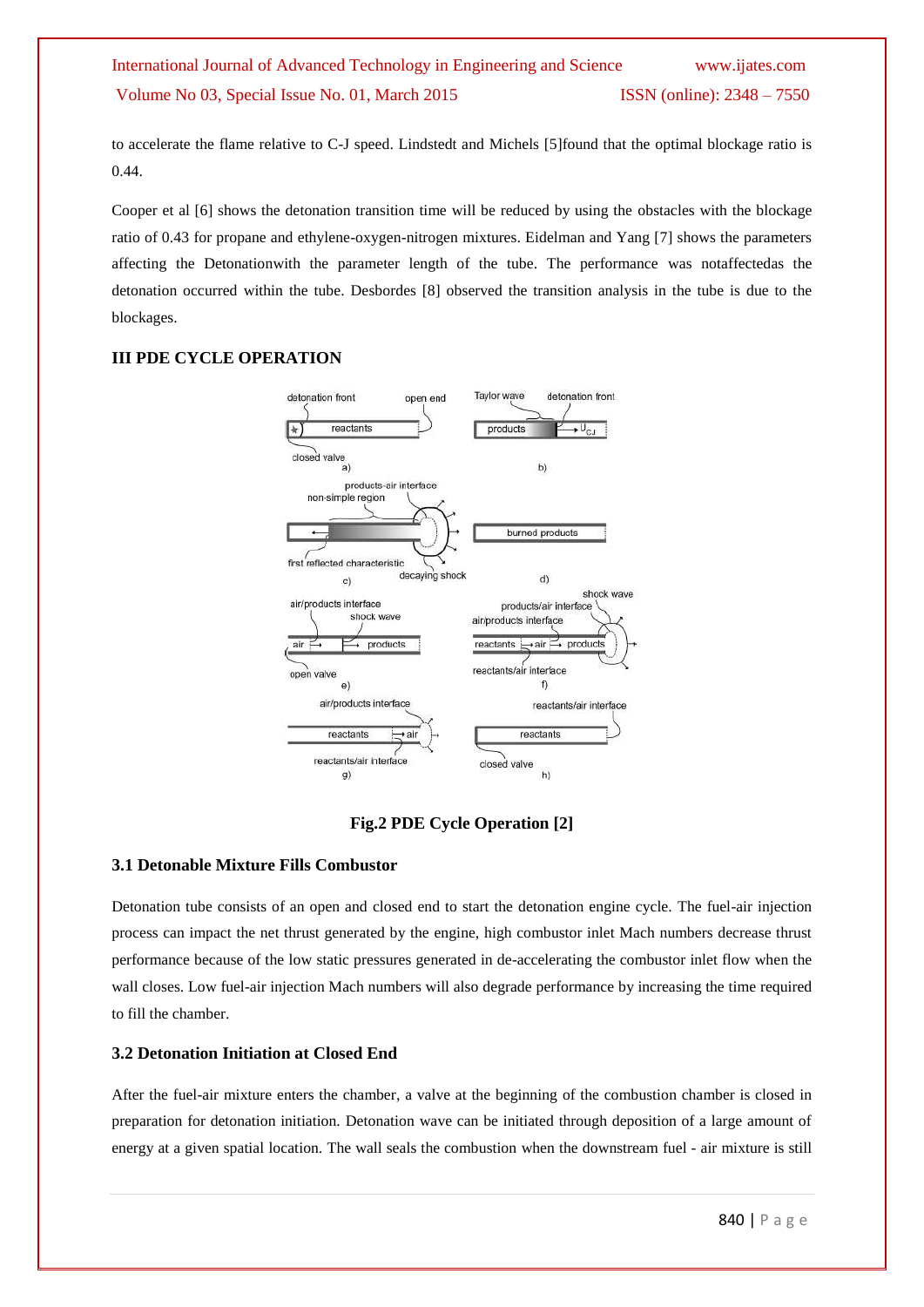at some finite distance from the open end of the chamber. Detonation tube is filled with fuel-air is calculated from the overall length of the tube and the relative velocities of the injected fuel-air mixture in detonation wave.

A detonation wave is initiated immediately in the fuel-air mixture region near the closed end of the chamber. An expansion zone is created between the closed end and the detonation wave. Rarefaction waves are generated at the closed end of the detonation chamber and proceed towards the exit.

The rarefaction waves originates at the closed end and maintains the zero axial velocity of fluid normal to the wall [3]. The strength of the expansion region is the function of the axial velocity of the burned gases behind the detonation wave which must be de-accelerated to satisfy the closed end boundary conditions. The detonation wave is a self-propagating wave which makes the burned gases moves at C-J velocity conditions (Speed of sound). The velocity of its burned wave depends on the velocity produced by the detonation wave and the initial fuel-air mixture and propagates towards the open end of the tube.

#### **3.2.1 Chapman-Jouget Condition for Detonation**

- The solution to the conservation equations is only determined with some additional considerations, for detonations gas dynamic considerations are sufficient to determine the solution. Chapman (1899) and Jougete (1902) proposed that detonations travel at one particular velocity which is minimum velocity for all the solutions on the detonation.
- At the solution point(C-J Detonation point) the Hugoniot, Rayleigh line and isentropic are tangent. The Fig.3 represents the flow behind the C-J detonation point is sonic relative to the wave.



Most detonations travel at the C-J Velocities.

**Fig.3Theoretical regions of Hugonoit curve [2] Fig.4 Comparison between constant**

# **volume and constant pressure cycles [1]**

#### **3.3 Detonation Wave Characteristics**

The detonation wave can be modelled as a strong shock wave which makes combustion and thin flame front in which heat addition occurs behind the shock. The shock moves at the detonation velocity related to the gaswhich increases the pressure and temperature of the gas from its previous values.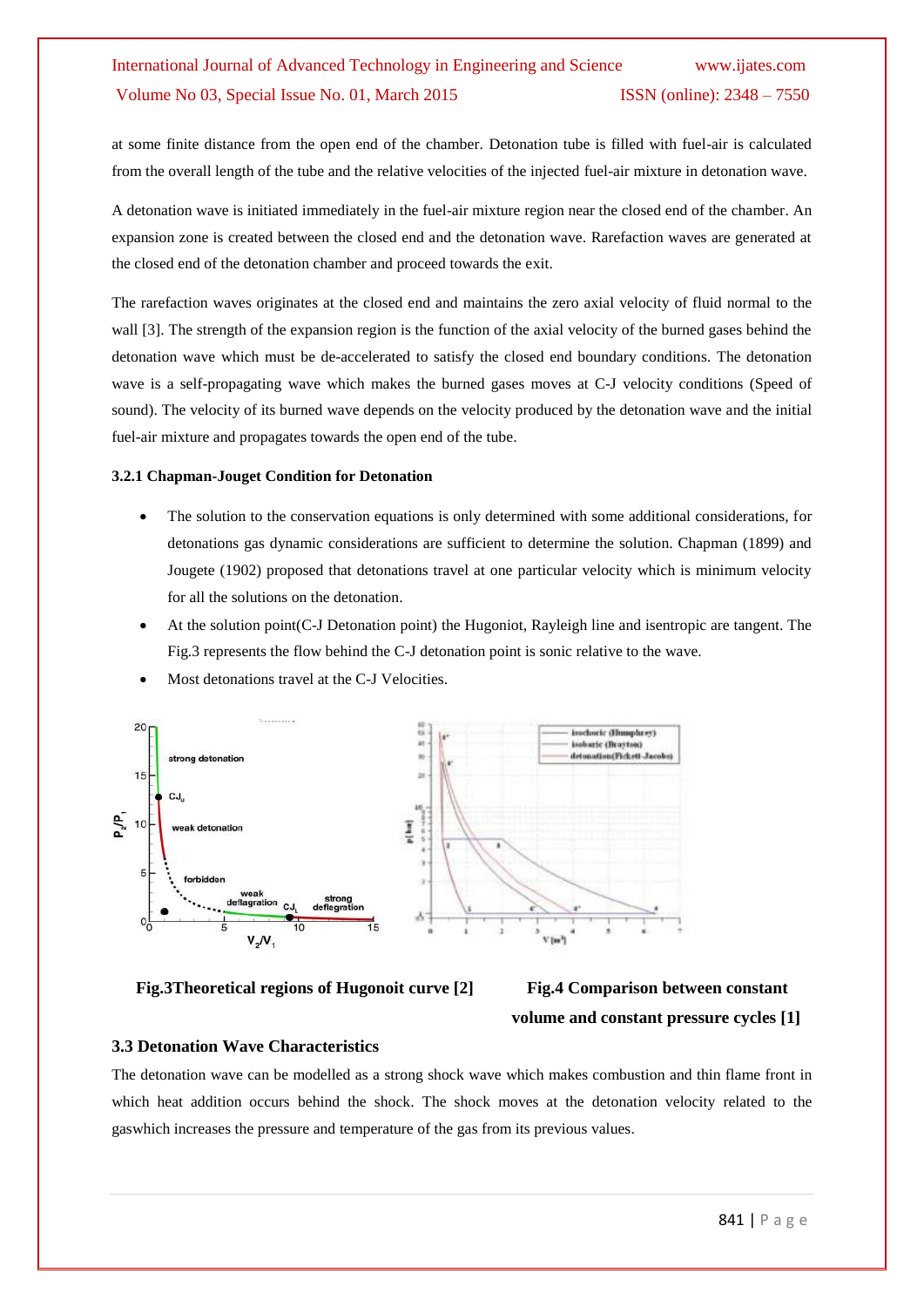The region of the burned gas just behind the shock is a high pressure region known as the Von Neumann spike. Rarefaction waves will be generated near the closed end of the tube behind the detonation tube, because of this rarefaction waves the low pressure region will be created than the pressure just behind the detonation wave.

#### **IV COMPUTATIONAL FLUID DYNAMICS MODEL**

#### **4.1 Design Consideration of PDE**

In the analysis, we will consider the liquid hydrogen and gaseous oxygen as fuel and oxidizer separately. The reactants combination was ignited by direct initiation, and the detonation was achieved by deflagration to detonation transition (DDT) process with Shchelkin-type spirals.

Our model with a 40mm inner diameter also a total length of 540mm is used. It consists of two different sections where the first section which is from the closed end having more pressure and temperature values, the second section is having ambient conditions.





**Fig.5 Isometric view of the Straight tube Fig.6 Isometric View of the Pre Detonator with Shchelkin Spiral**

The blockage ratio of the Shchelkin spiral welded inside the DDT chamber was 0.5 and the length of the DDT chamber was 480mm.

#### **4.2 Geometric Modelling**

We have created a cylindrical tube of diameter 40mm, length 540mm with blockage ratio 0.5. The pre detonator tube of diameter reduced to 20mm,and length between each spiral is 40mm.By using commercial tools we analyzed the model and the results were discussed in performance estimation.

#### **V PERFORMANCE ESTIMATION**

The research in PDE is mainly based on performance estimation. PDE consists of a straight tube with a thrust wall at the closed end and other is opened [10]. To avoid the premature ignition [9], buffer gas is needed between consecutive fillings so that it will reduce the frequency of operation and thrust. Another way to minimize frequency of operation is to have multiple tubes in that some tubes are filled while other tubes are detonated or evacuated. Daniauetalexperimentally investigated the nozzles with different shapes and by varying length. This nozzle maintains high frequency by conversion of unsteady to steady so that the thrust can be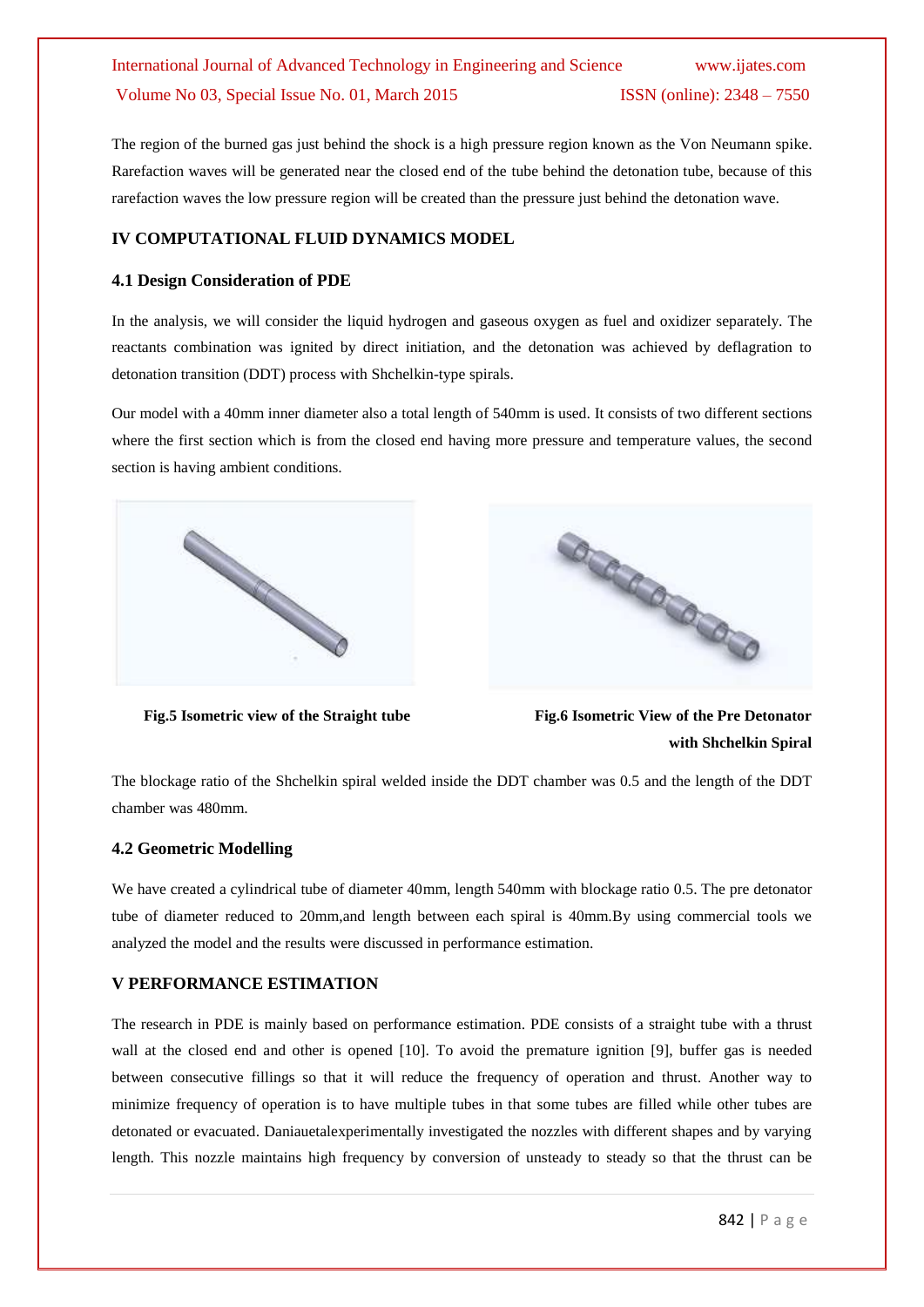increased. So, the effects of the nozzles are considered basing on the fuel filling the tube that is partial fulfill effects have been discussed in their results. The effects of partially filling the thrust tube with detonable mixture and filling the rest with air is interpreted as straight nozzle [4]. The fuel based straight nozzle has indicated specific impulse  $(I_{SP})$  will be more.







**Fig.9 Pressure Contour for Shchlekin Spiral Fig.10 Pressure Contour for Straight Tube**





#### **Fig.11 Mach number contour for Shchlekin Spiral Fig.12 Mach Number contour for Straight Tube**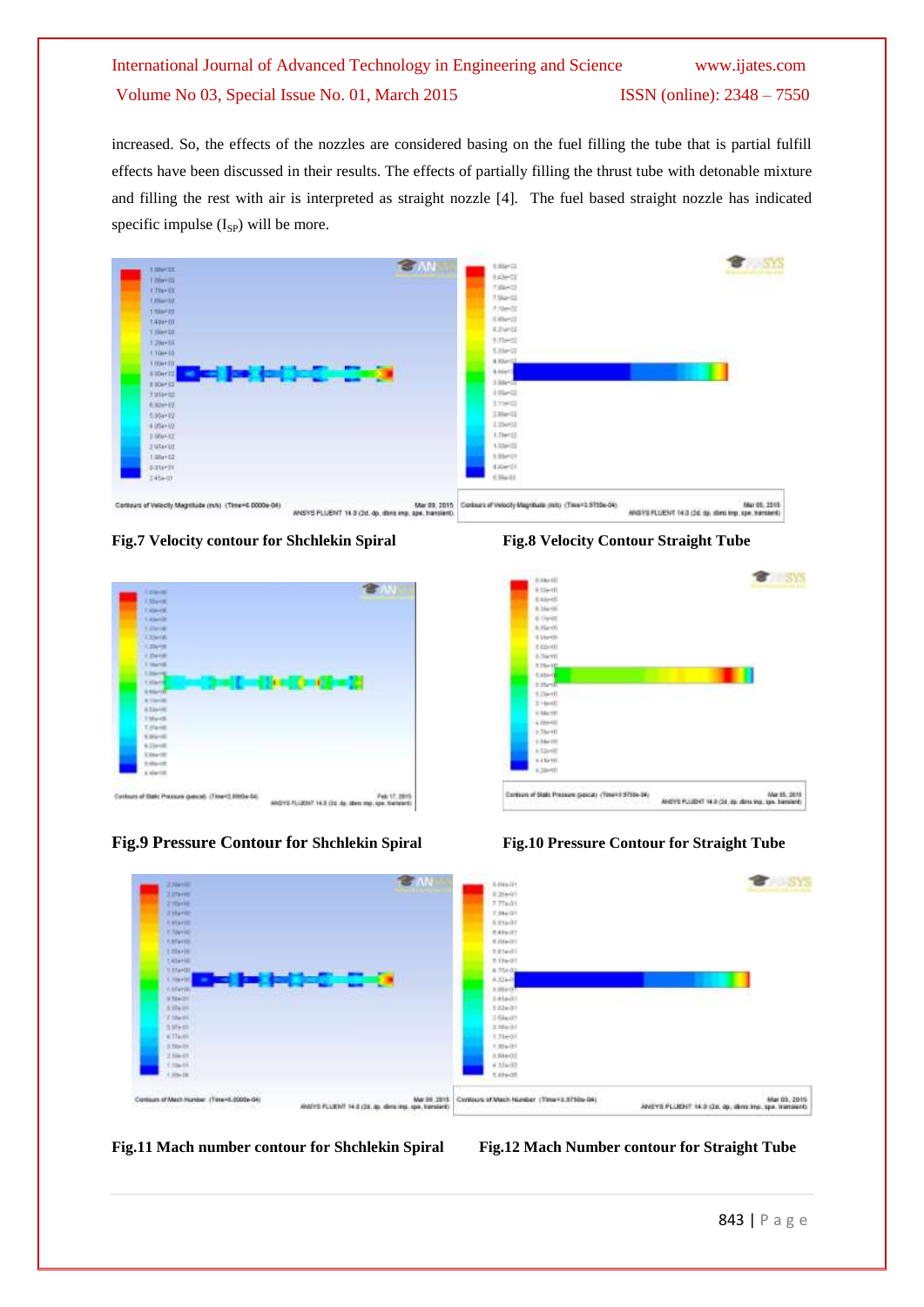| *Values at Tube End     |                       |                    |                       |                  |
|-------------------------|-----------------------|--------------------|-----------------------|------------------|
| <b>Type of Tube</b>     | <b>Velocity</b> (m/s) | <b>Mach Number</b> | <b>Pressure (Bar)</b> | <b>Flow Time</b> |
|                         |                       |                    |                       | (In Seconds)     |
| <b>Straight Tube</b>    | 888                   | 0.86               | 6.6                   | 0.00039          |
| <b>Shchlekin Spiral</b> | 1980                  | 2.39               | 16                    | 0.0006           |

#### **Table.1 Values for Straight Tube and Shchlekin Spiral**



#### **Fig.13 Pressure plot for Shchlekin Spiral Fig.14 Pressure plot for Straight Tube**

In the pressure plot at the maximum velocity, pressure value reached to 25bar.At the end of the tube we got 16 bar when flow time is 0.0006secwhere as in straight tube, pressure value reached to 6.6bar when flow time is 0.00039sec. When wave reaches to spiral region, pressure value decreases.



#### **Fig.15 Velocity plot for Shchlekin Spiral Fig.16 Velocity plot for Straight Tube**

In the velocity plot, the detonation wave started from 900m/sec as subsonic speed,at the end of tube velocity reaches to 1980m/s.when flow time is 0.0006s, whereas for straight tube velocity reached to 880m/s when flow